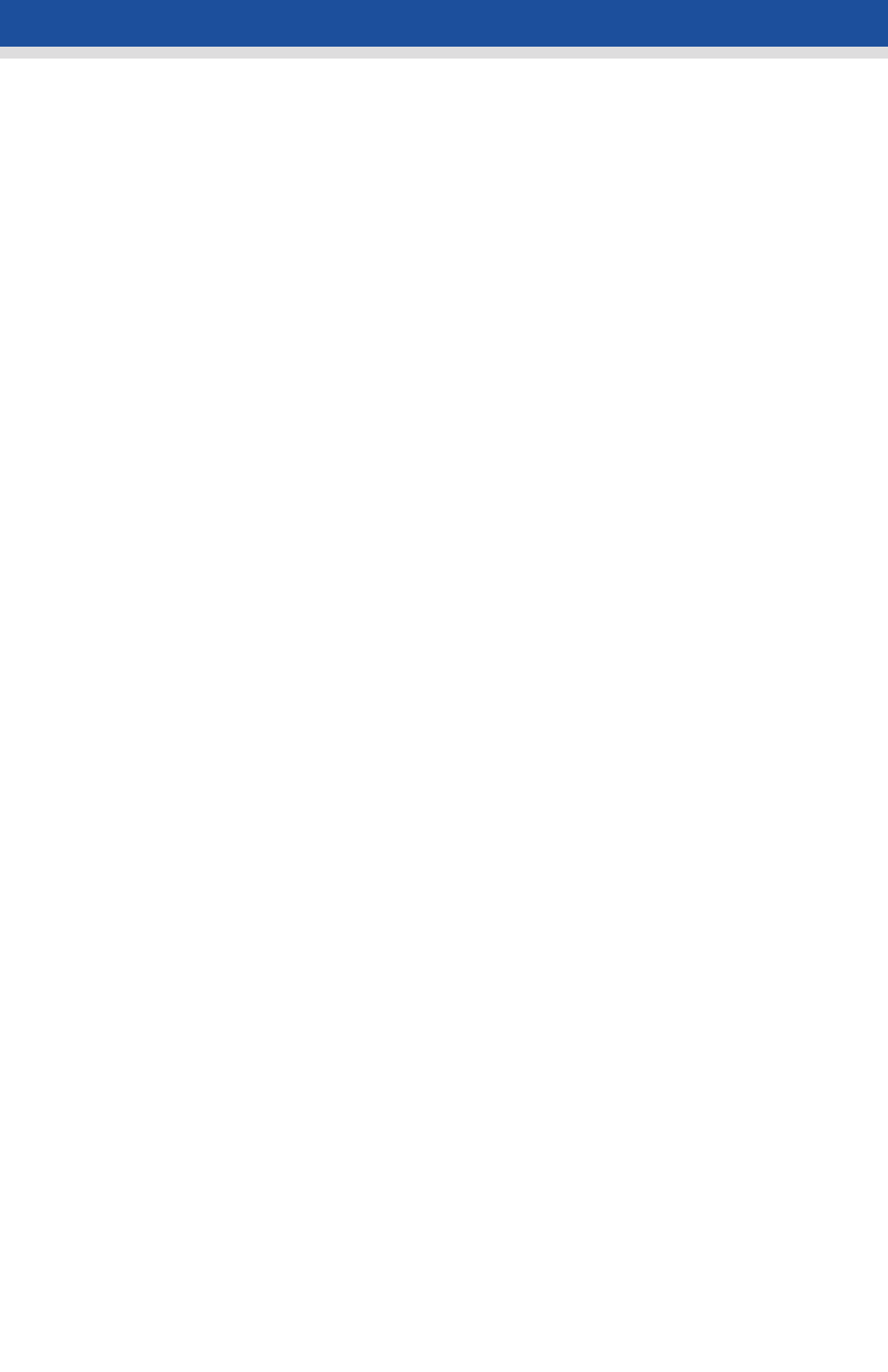*At Radian, we are more than a research, development and manufacturing company. We are committed to providing the ultimate Customer experience. Our staff has years of experience that fully prepares us to offer assistance in a variety of industry-related fields.* 

*Radian has always offered legendary Customer support that is known to be second to none. The offerings in this booklet are intended to take Radian's Customer care commitment to a level never before seen in our industry. As you look through the offerings, be assured that we want to be your partner in success!*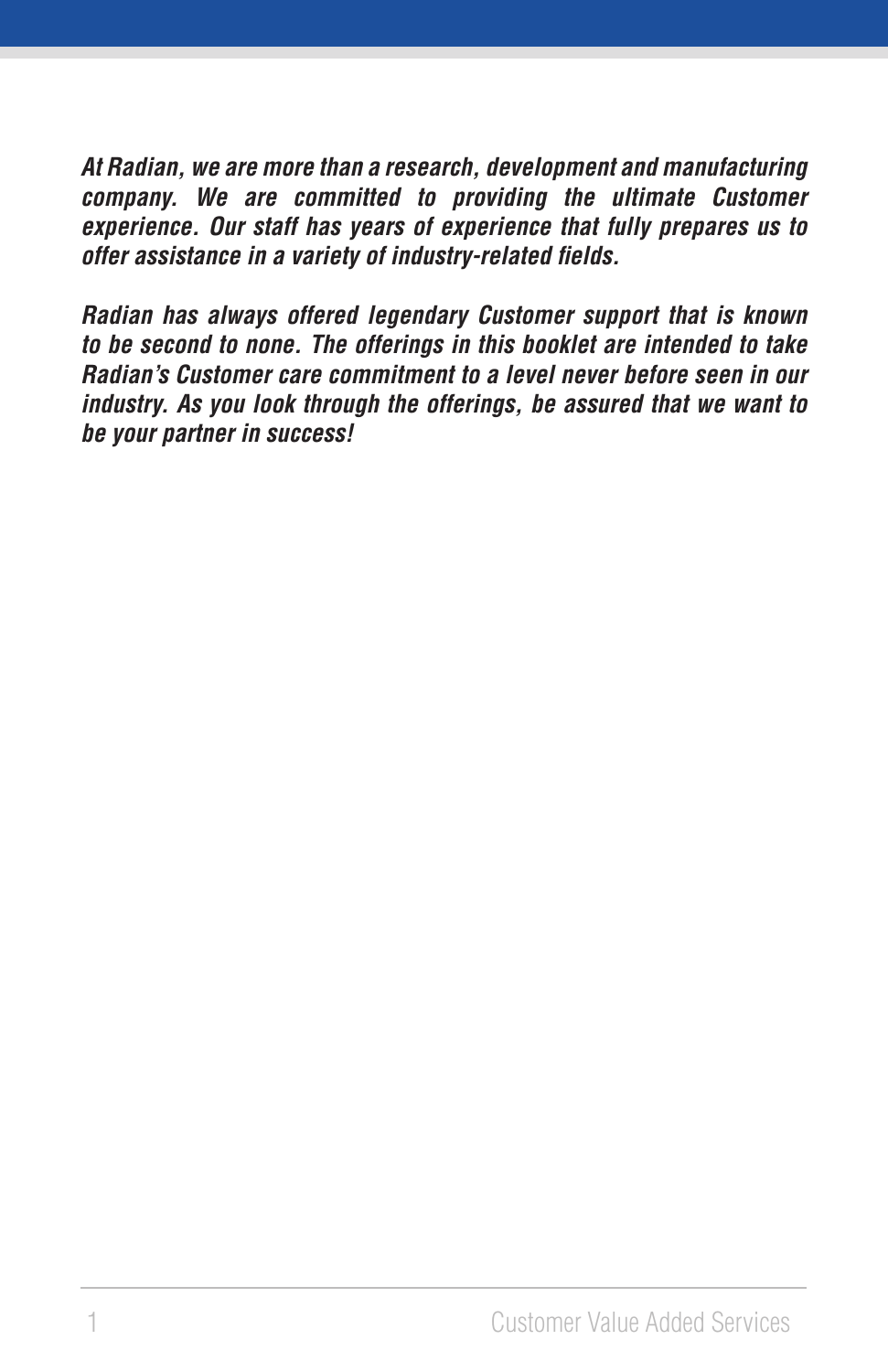# **(A) Utility Management Training**

# **• Continuous Improvement**

# **(A1) Metering Lean Workshop**

Metering Lean Workshop is a three day on-site event. Participants will utilize Lean principles, methods and tools to optimize their metering process. This workshop is aimed at metering supervisors, process owners, meter technicians and administrators. Class size is limited to no more than eight attendees. Workshop facilitators have over ten years experience in Lean principles having led numerous Kaizen events throughout the industry. On Workshop completion, participants will gain Yellow belt status.

# Course Outline

- Understanding Change and Team Building
- Method Driven vs Results Driven
- **Identifying Waste**
- 6S Sort, Set in Order, Shine, Standardize, Sustain & Safety
- Process walk through and Value Stream Mapping (VSM)

**109913 Workshop Call for Price** (Workshops limited to North America)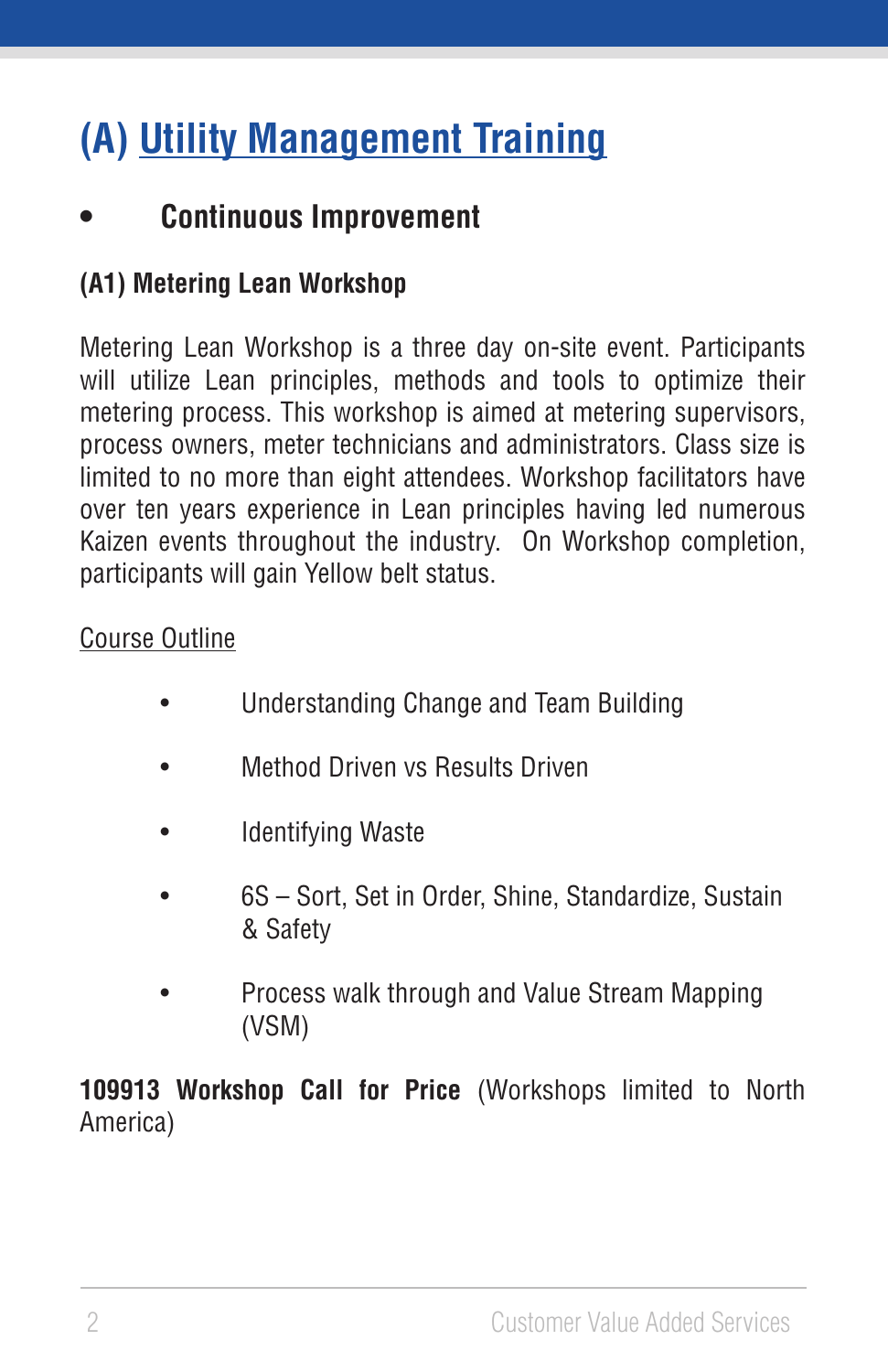# **(A2) Measurement Principles Training**

Accuracy and traceability are important to your organization's integrity and profit. Measurement Principles Training is a one-day event that will literally change your perspective on measurement as related to revenue. Radian has years of experience in making sure your meters are within the required accuracy specification thus assuring you are accurately billing for the power consumed. Measurement is our specialty, and we have the professionals who can explain every aspect of measurement. This training is invaluable to help utility personnel fully understand the traceability and principles behind Electrical Power and Energy Measurement.

# Course Outline

- Importance of maintaining adequate test accuracy ratios
- NIST function and purpose
- Traceability, the unbroken chain
- Repeatability, why it is essential to measurement
- Standards, accuracy class

# **109951 Training Call for Price** (Workshops limited to North America)

# **(A3) Public Utility Commissions and Public Service Commissions Workshop**

The Public Utility Commission exercises regulatory authority over Utilities in areas of rate/based/economic regulation, competitive market oversight and monitoring of safety, reliability and service issues. This one-day workshop is aimed at the regulators, (specifically technical auditors, who have oversight of Utility revenue meter testing processes) to ensure consumer confidence and satisfaction.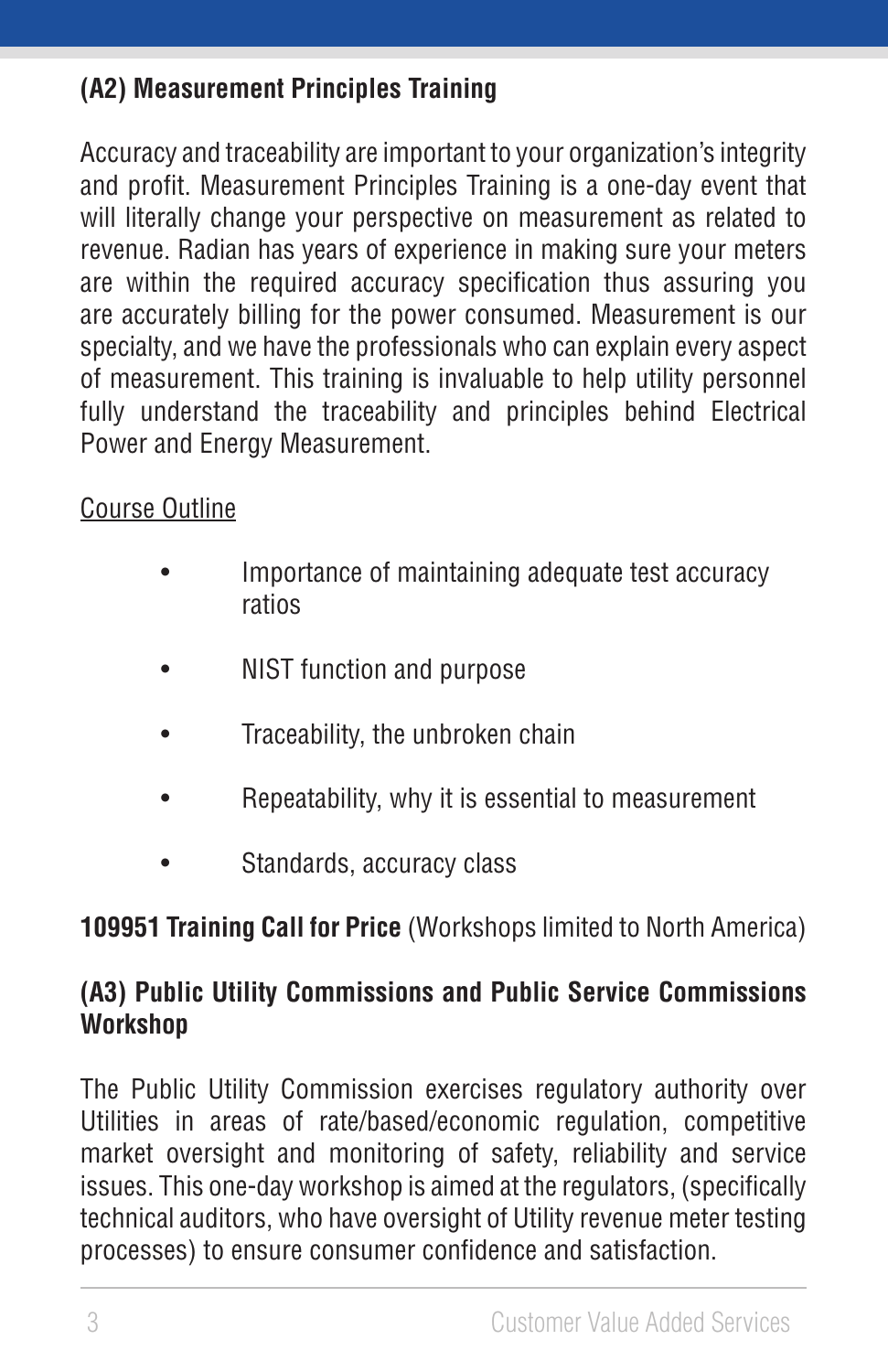# Course Outline

- Measurement Traceability and Documentation control
- Metering Standards and Guidelines
- Accuracy and interpreting Equipment specifications
- Why Test Accuracy Ratios are important to the integrity of measurement.
- Calibration periodic intervals

### **109919 Workshop Call for Price**

# **(A4) Certification and Accreditation Training**

Laboratories are increasingly discovering the importance of accreditation as it applies to domestic and world markets. Radian offers to educate those in an electricity utility testing and calibration laboratory. These training sessions allow participants to gain knowledge on the requirements of ISO/IEC-17025:2005. Participants can utilize this education to develop their 17025:2005 accreditation programs and to make improvements on existing programs.

- What is ISO/IEC 17025:2005, preparing for 17025
- Assessment techniques and good practices
- Benefit from practical assessment exercises
- Gain an understanding of assessing uncertainty and traceability
- Get practical experience of planning, running and reporting on lab assessments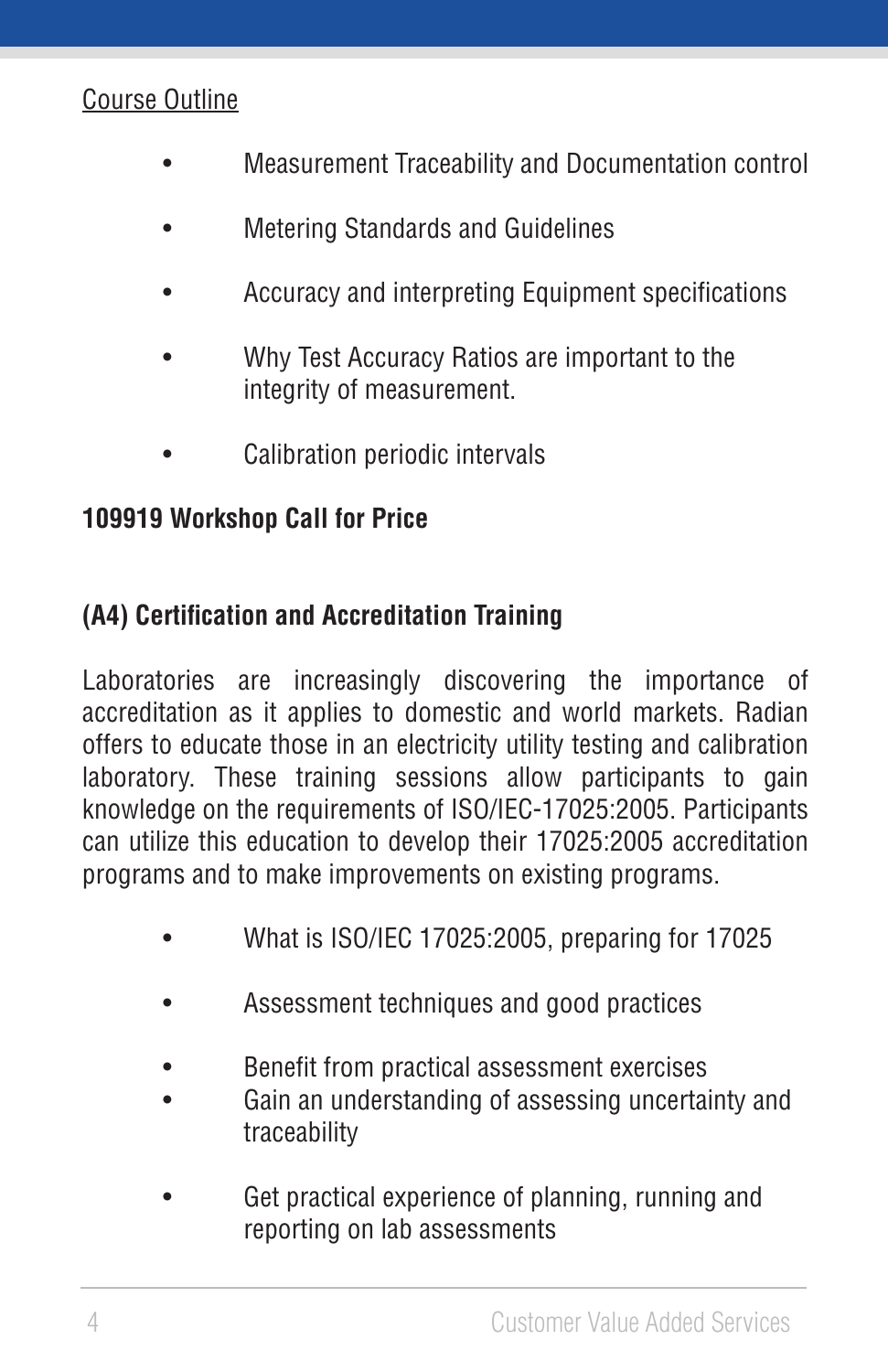**109951 Call for Price** (Prices will vary and are based on an agreed test plan)

# **(B) Testing and Calibration**

# **(B1) Meter Type Testing**

Radian can provide detailed analysis of revenue billing meters. Note, that this service is not geared toward high-volume meter testing, but is instead focused on the type of testing and analysis generally done for evaluation of a particular meter type or design. Sensitivity analysis can be performed on any number of measurement variables, including voltage, current, phase angle, fundamental frequency, temperature, and harmonic content. Pre-set testing schemes are available, or you can specify a customized testing package. This service is a very costeffective way to thoroughly evaluate the measurement performance of many newly introduced revenue meters in the market today.

**109914 Call for Price** (Prices will vary and are based on an agreed test plan)

# **(B2) Meter or Reference Standard Harmonic Waveform Evaluation Service**

Are you losing revenue through harmonics in your meter's measurement? Miscalculated energy measurements in the presence of harmonics can result in the loss of thousands of dollars across your meter installed base. Radian's calibration laboratory can source arbitrary voltage and current waveforms with harmonic components from the 2nd to the 23rd harmonic. Radian offers the ability to test devices both at pure sinusoidal waveforms along with providing test data on actual distorted voltage and current waveforms.

**109915 Call for Price** (Prices will vary and are based on an agreed test plan)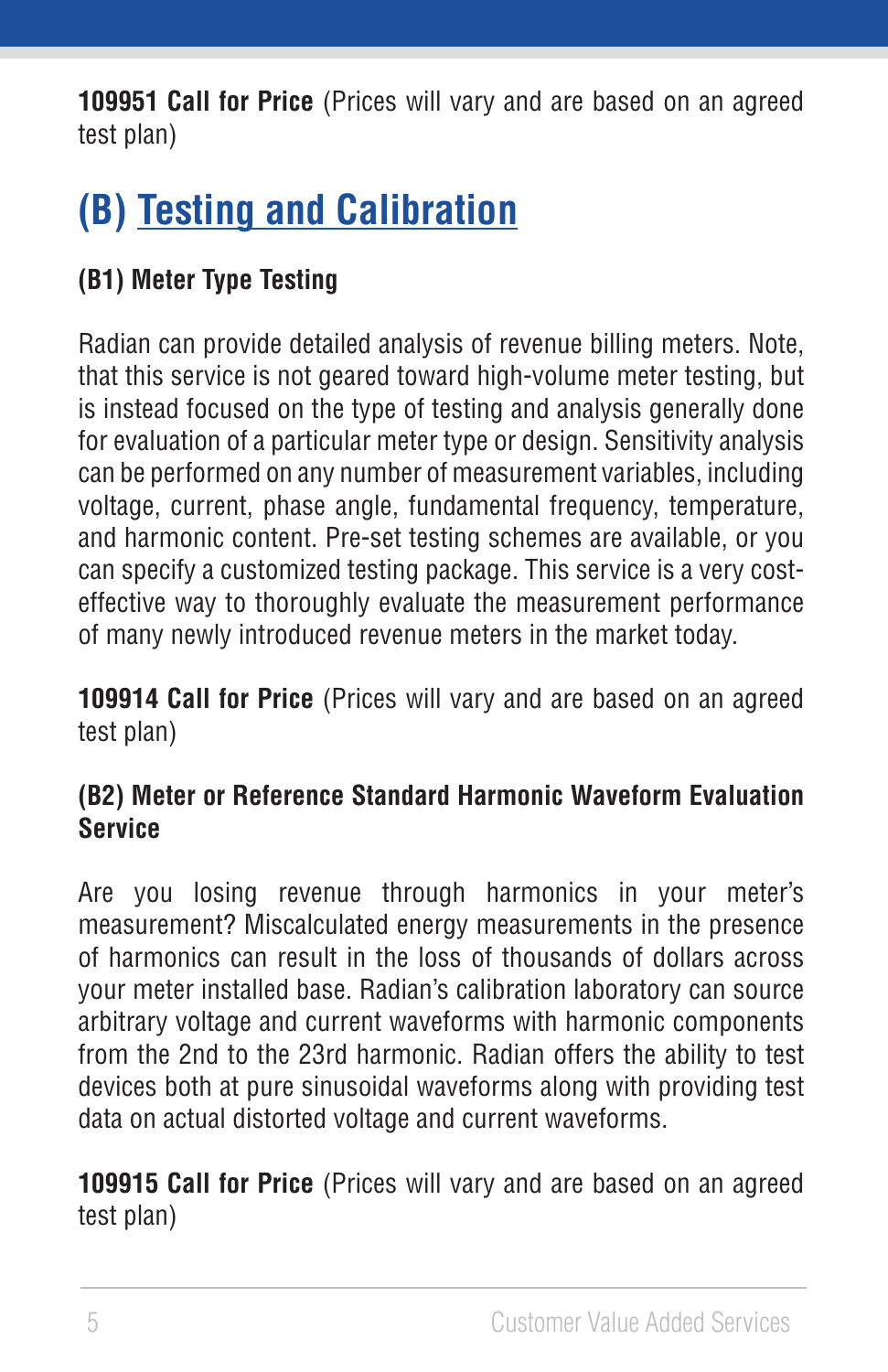# **(B3) Temperature cycling Revenue Meters or Reference Standard evaluation service**

This service is aimed at customers who need to qualify electricity meters or reference standards to operate within their specifications across a broad range of operating or storage temperatures. This service utilizes Radian's consultation, environmental temperature chambers, and measurement services to establish a conformance test plan.

**109916 Call for price** (Prices will vary and are based on an agreed test plan)

# **• Equipment (Assets) Testing**

# **(B4) Customer-site Test Equipment Calibration Service**

Our Customer-site calibration services are fully customizable to meet your company's specific equipment requirements. Radian offers the benefits of a NIST traceable accuracy calibration to those Customers looking to have this service performed on their premises as opposed to sending equipment to an external calibration laboratory. Our Customer-site calibrations come with a complete NIST traceable certificate of calibration at test points across its entire operating range. This service is ideally suited to those Customers having test equipment with reference standards that are either integrated or not easily removed or are looking for the convenience of calibration onsite to minimize system downtime.

**109912 Call for Price** (Prices will vary and are based on an agreed test plan)

# **• Calibration and Repair Service**

# **(B5) Calibration Service (Radian Manufactured Equipment)**

Radian's Service Lab offers calibration services for Radian manufactured equipment. Calibrations are performed across the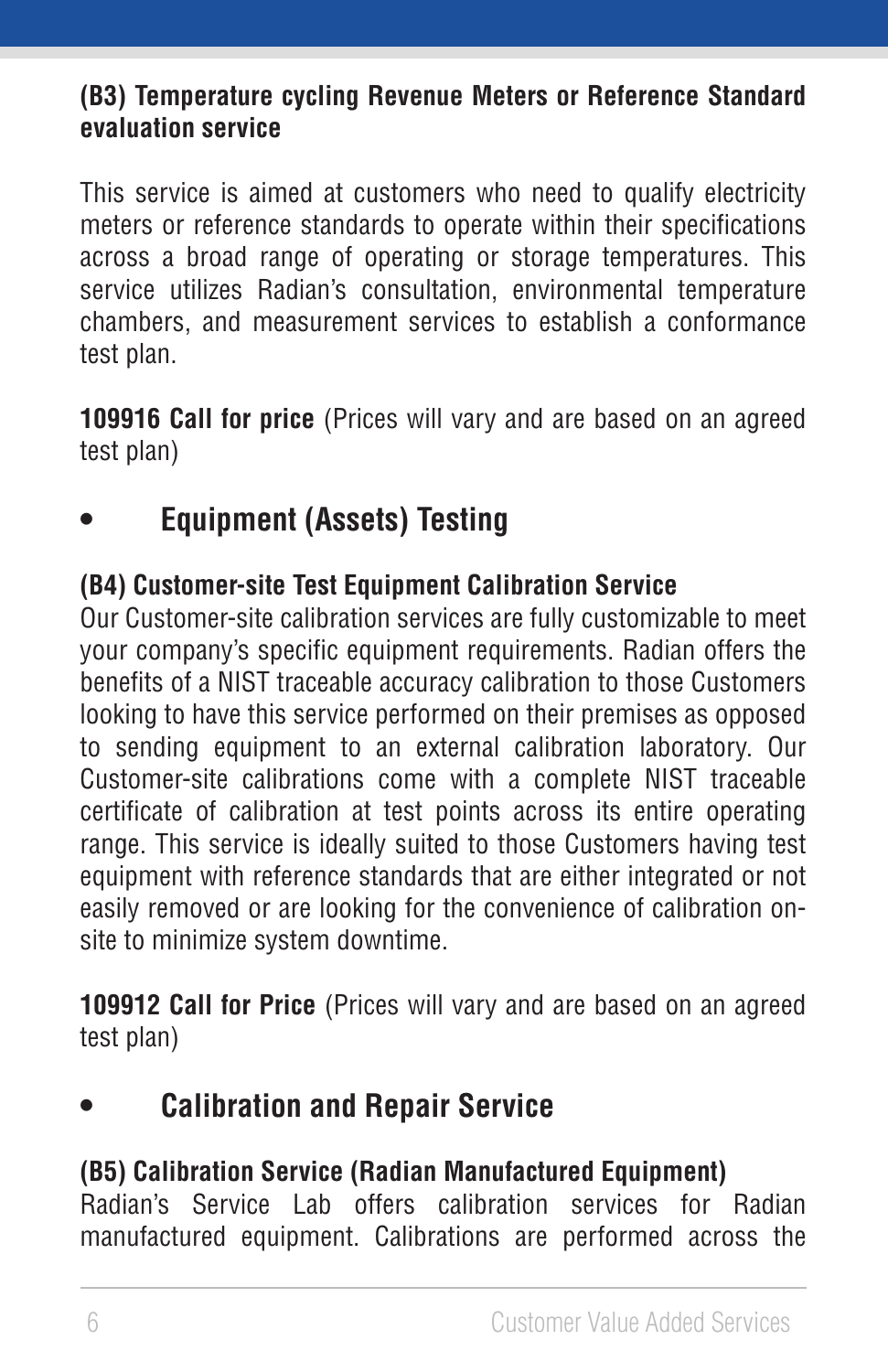entire operating range of the measurement standard. Custom test options allow you to select exactly the points you want calibrated. All calibrations are traceable to NIST.

**RMA Required** (Call for price or visit www.radianresearch.com)

# **(B6) Calibration Service (Non Radian Equipment)**

Radian's Service Lab offers calibration (verify only) services for AC energy reference standards. These calibration services do not encompass any repairs. Calibrations are performed at specific test points only or across the entire operating range of the measurement standard. Custom test options allow you to select exactly the points you want calibrated. All calibrations are traceable to NIST.

**RMA Required** (Call for price or visit www.radianresearch.com)

# **(B7) Repair & Upgrade Service**

If you find that any of your RADIAN, WECO or UTEC equipment is not functioning properly, Radian offers a comprehensive repair service. We can repair or refurbish your equipment to restore optimum operating specifications. You can rest assured our certified repair personnel are fully qualified to bring your equipment to the best possible condition. There is no better alternative for services than going directly to the manufacturer.

# **RMA Required for Repair Call for Upgrade**

# **(B8) Calibration Of Other AC Measurement Instruments**

Radian can test and certify other non-Radian alternating current or voltage measurement instruments. These instruments are calibrated using a state-of-the-art AC metrology system.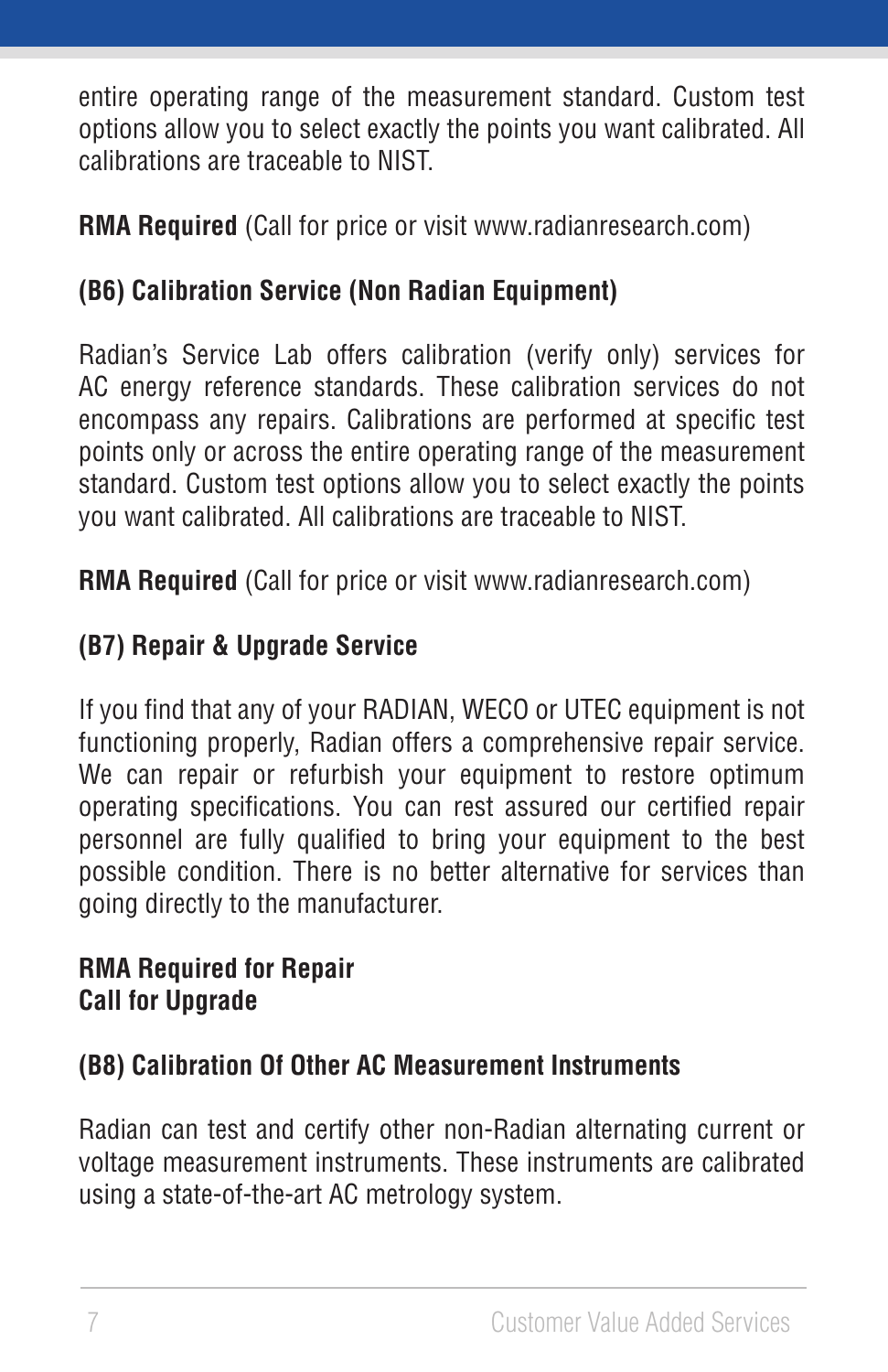**AC Voltmeters** - 60 VAC to 600 VAC (lower AC voltages available at slightly lower accuracy) **AC Ammeters** – 0.01 to 600 amps **AC Wattmeters** - At any combination of above voltage and current points **Phase Angle Meters** - Any phase angle from 0 to 360 degrees, or -180 to +180 degrees

# **109917 Call for Price**

# **(B9) Routine Calibration Scheduler**

Recalibration Services scheduler can assist in the timely calibration of your power and energy measurement equipment. We will proactively provide an RMA to you on a scheduled basis. This RMA generation is designed as a convenience for you to send your equipment to Radian for its routine calibration. This service can be set up at our web site.

# **109918 Call or visit www.radianresearch.com/support.php**

# **(C) Training**

The best way to get the most out of your Radian standard and test system is to have your lab and field technicians receive training from Radian. Training can be tailored to your specific needs. Subjects can focus on every aspect of Reference Standard ownership, including product theory, testing applications, routine maintenance and calibration. Training is best facilitated at a Radian facility. Group discounts are available but group sizes are limited to ensure personal attention to all participants. On-site training at customer location is also available upon request. Radian provides qualified instructors and course materials.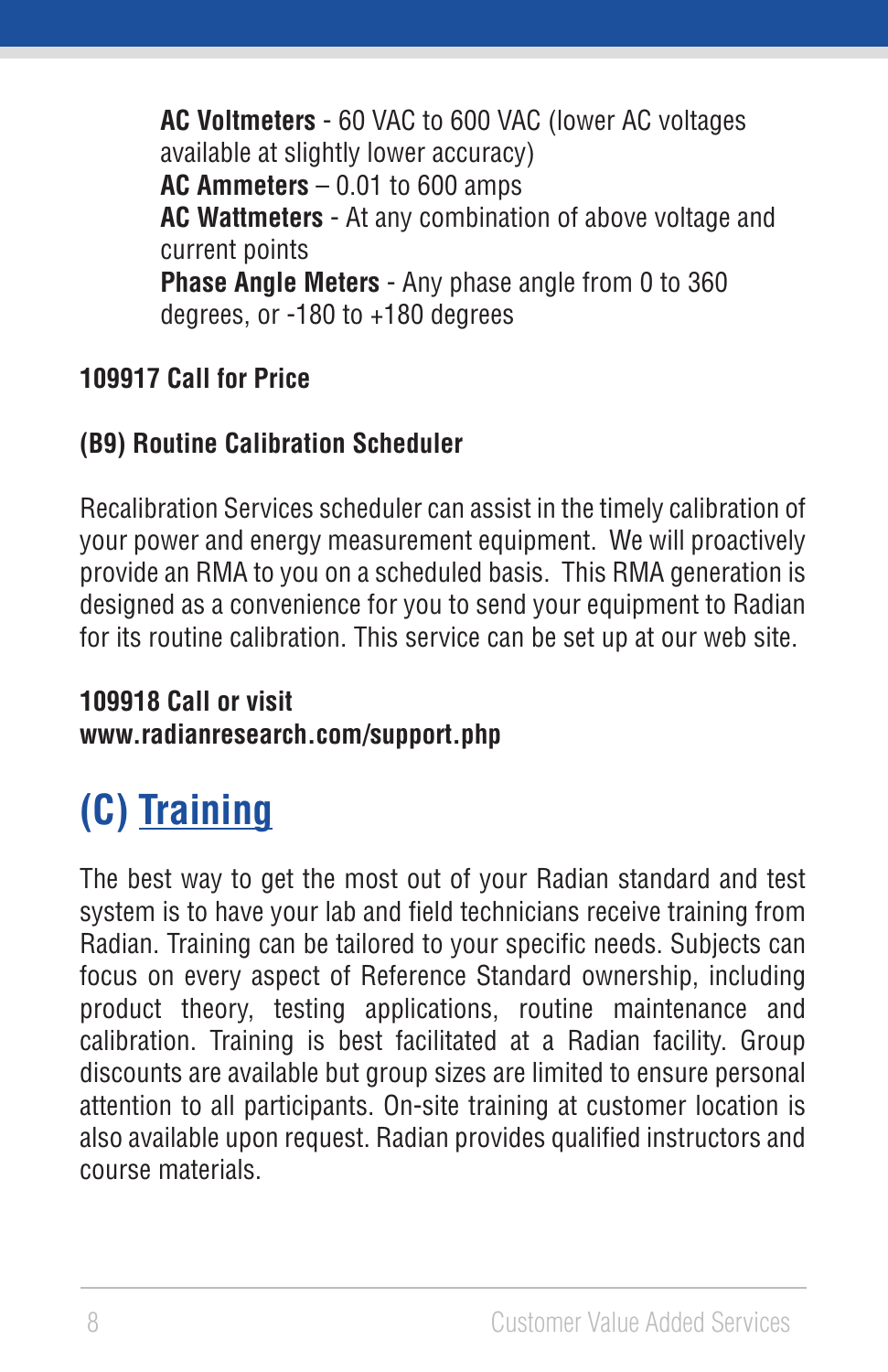# Training is available in the following formats:

- Webex
- **Tutorials**
- Application Notes
- **Factory Visits**
- **WEMEET**
- Electric Energy Metrology Workshop

# **109951 Call for Price**

# **(D) Equipment Rental**

Radian offers a variety of rental equipment to help meet your short term testing and calibration needs. Available equipment includes laboratory standards. All rental equipment comes with Operation Manuals, NIST traceable certification data and carrying cases. Technical support and guidance can be provided by our friendly and knowledgeable product support personnel. Flexible rental terms can accommodate any schedule. Rent for one day, one week, or one month. Whatever your needs are Radian equipment rental has your solution.

# **109953 Call for Price**

# **(E) Extended Warranties**

Radian offers an array of extended service and support contracts. These contracts are designed to give customers flexibility to choose the level of coverage desired.

# **109940 Call for Price**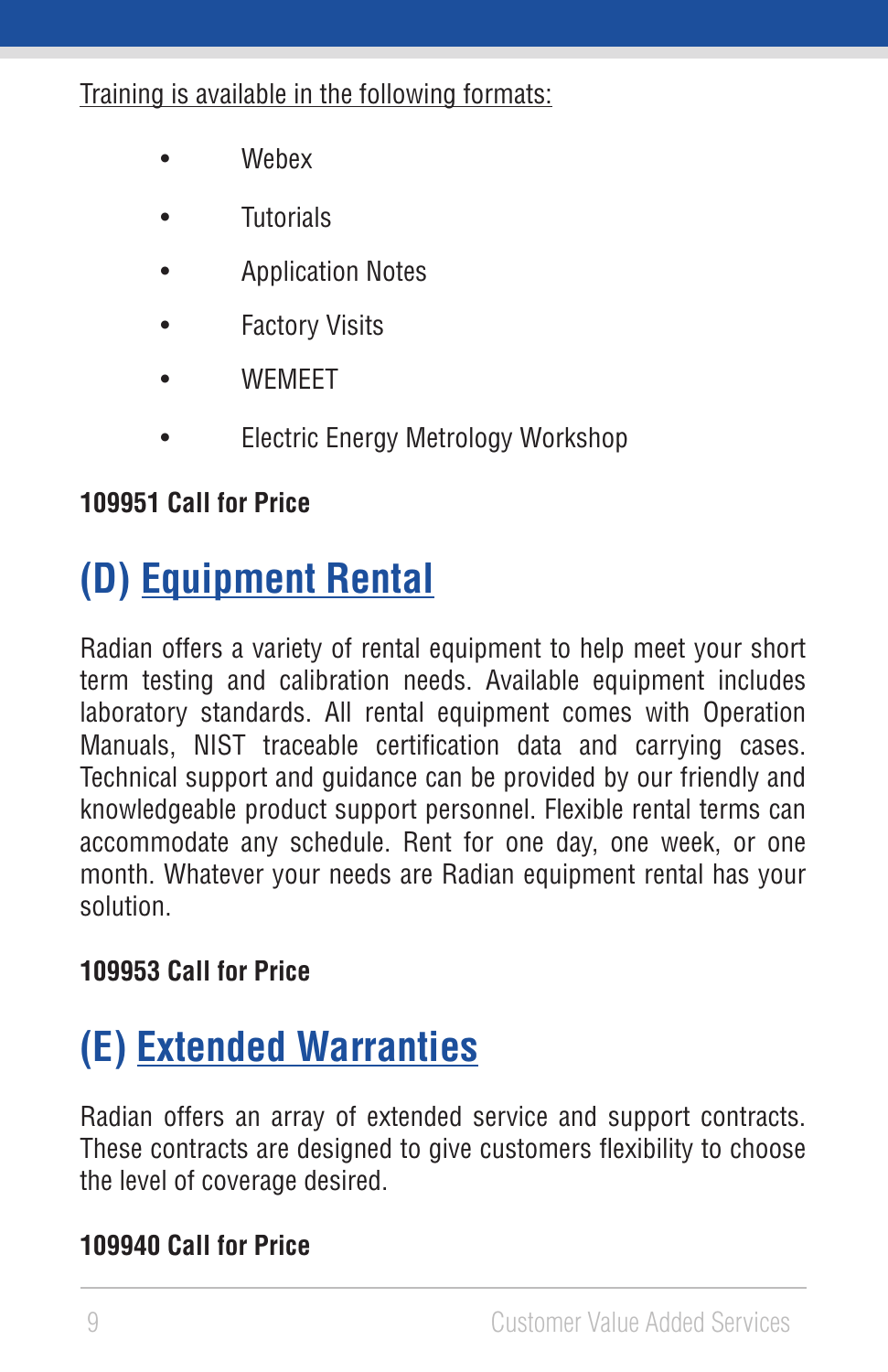# **(F) Care Plans**

With the registration of any Radian product, you automatically become a member in our Blue Care Plan. The plan covers the new Radian product under a limited two-year warranty and provides access to on-site training and our periodic training seminars. At any time, you may upgrade your membership to either our Silver, Gold, or Platinum Plans. These plans provide additional coverage and protection, discounts on training, comprehensive recalibration and recertification packages.

# **Blue**

Two Year Warranty Coverage

#### **Silver**

Three Year Warranty Coverage Three Years Recalibration and Recertification

### **Gold**

Four Year Warranty Coverage Four Years Recalibration and Recertification On-site Product Training 25% Discounted Additional Product Training

### **Platinum**

Five Year Warranty Coverage Five Years Recalibration and Recertification On-site Product Training "First on Bench" Priority Status for Recalibration and Repair 25% Discounted Additional Product Training

# **Blue Care No charge with product purchase**

### **Silver Care existing product 109966, new product 109963 Call for Price**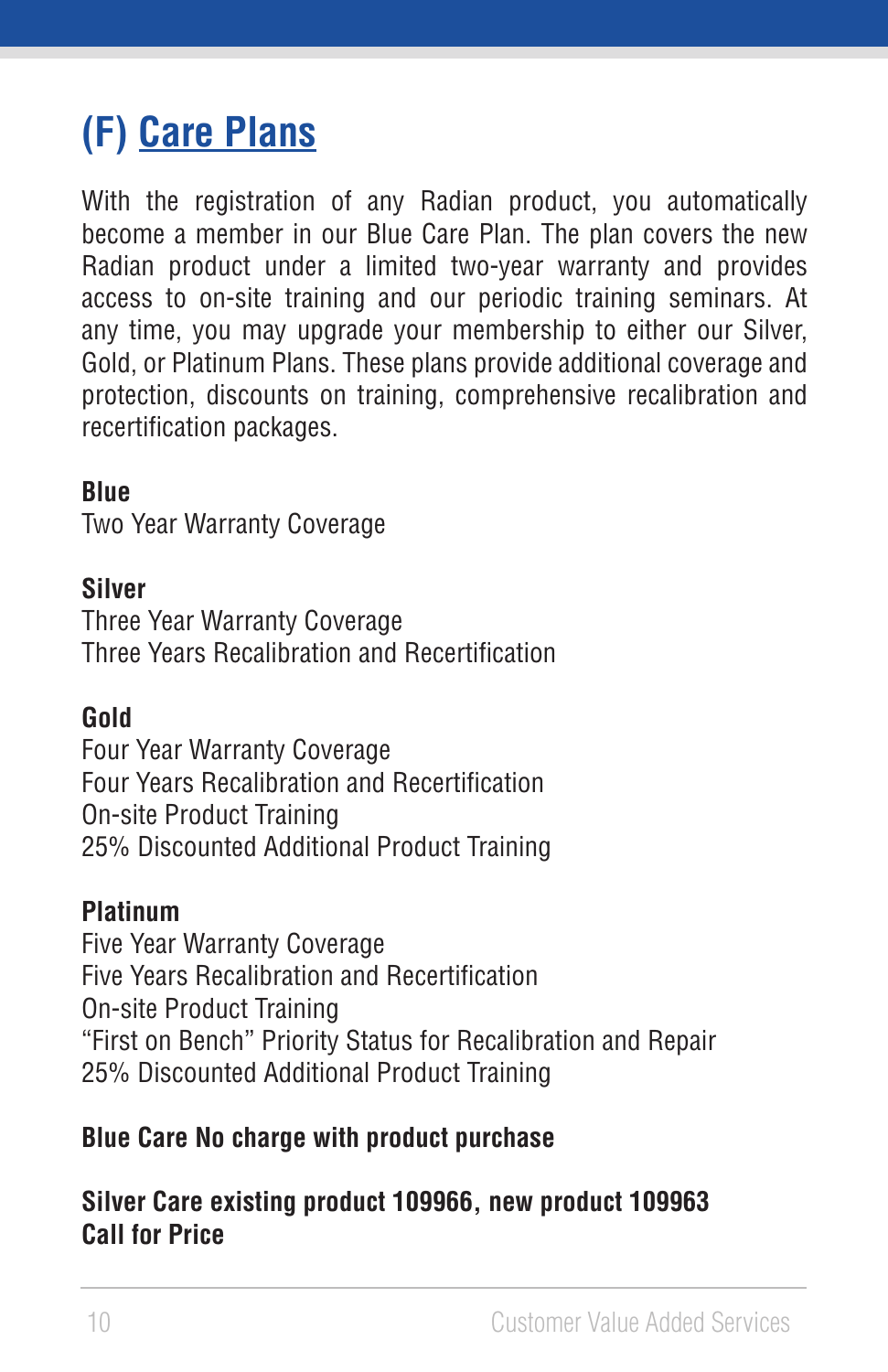**Gold Care existing product 109967, new product 109964 Call for Price**

**Platinum Care existing product 109968, new product 109965 Call for Price**

# **(G) Customer Forum**

Radian offers a customer forum through our web site. Customers and Radian experts can exchange ideas. The forum is open for concerns, questions, compliments, equipment and software experience along with tutorials.

# **To access visit: radianresearch.discussion.community**

# **(H) Asset Management**

# **(H1) Cloud Based Solutions**

Utility operations are becoming increasingly complex. Radian offers a secure web portal to store and retrieve your equipment asset information, set automatic notifications as well as maintain service and calibration records. Furthermore, equipment needing routine maintenance or calibration can be established within the on-line database. The system will track and notify you and or a Radian scheduler who will then assist you with your equipment shipment logistics. Let us do the work!

# **109920 Call for Price**